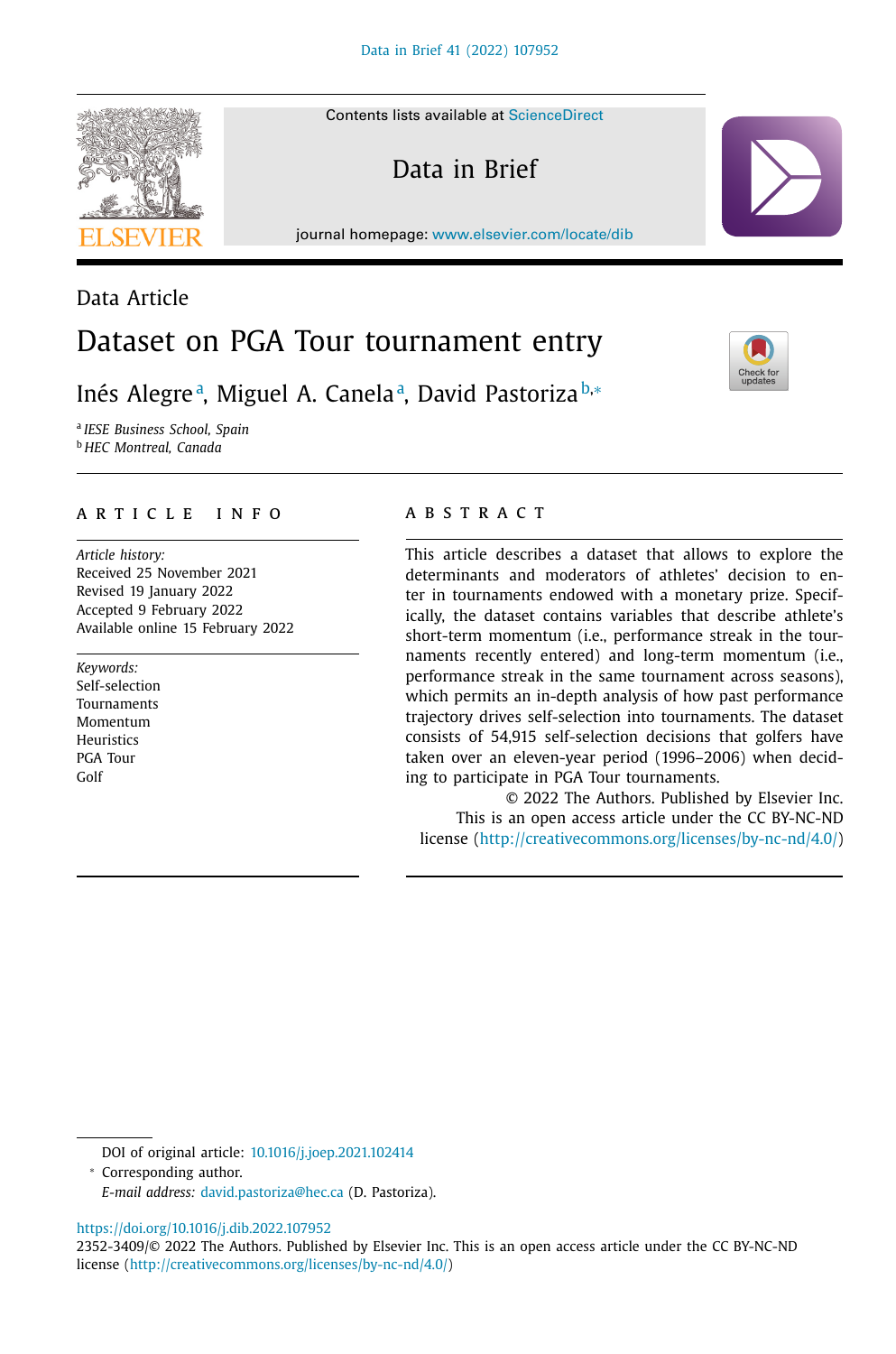### **Specifications Table**

| Subject                        | Behavioural Finance and Economics                                                                                                                                                                                                                                                                   |
|--------------------------------|-----------------------------------------------------------------------------------------------------------------------------------------------------------------------------------------------------------------------------------------------------------------------------------------------------|
| Specific subject area          | Behavioural Economics; Sports Economics; Heuristics                                                                                                                                                                                                                                                 |
| Type of data                   | Table; Figure; Excel file                                                                                                                                                                                                                                                                           |
| How data were acquired         | PGA Tour data was acquired through licensing agreement with PGA Tour,<br>which allows to use data for scientific purposes. Official World Golf Ranking<br>data was extracted from the institution's website. Players' biographic<br>information was manually extracted from PGA Tour's media guides |
| Data format                    | Mixed (raw and processed)                                                                                                                                                                                                                                                                           |
| Description of data collection | We accessed to the original ShotLink <sup>®</sup> data through a contractual agreement<br>with the PGA Tour                                                                                                                                                                                         |
| Data source location           | The data was gathered from the PGA Tour ShotLink <sup>®</sup> Database and the Official<br>World Golf Ranking.                                                                                                                                                                                      |
| Data accessibility             | It is provided in the supplementary material of this article. Alternatively, to<br>access the data you may enter in https://www.doi.org/ and introduce the<br>following code: $10.17632$ /yytwg39 $\times$ 3x.1                                                                                     |
| Related research article       | Pastoriza, D., Alegre, I., & Canela, M. A. (2021). Conditioning the effect of prize<br>on tournament self-selection. Journal of Economic Psychology, 86, 102,414.                                                                                                                                   |

### **Value of the Data**

- The increasing ubiquity of prize-based contests has been widely acknowledged by industry analysts. This situation urges the public and private sectors to understand how tournament design can contribute to attract the best possible contenders. The dataset in this article contributes to our understanding of what drives self-selection into tournaments.
- Thus far, research on tournament self-selection has not accounted for the performance momentum that agents have had prior to entering a tournament [\[1\].](#page-7-0) This dataset is useful for researchers who want to understand how past momentum  $\lfloor 2 \rfloor$  influences tournament entry.
- The dataset distinguishes between within-season and across-season momentum. This allows researchers to examine the effect of short-term and long-term momentum on tournament entry.
- The dataset can be used to further understand heuristics  $[3,4]$  and how the latter helps agents to interpret winning and losing streaks; that is, how positive and negative momentum influence agents' expectations about future performance.
- The dataset can be used to understand the downsides of heuristics, such as leading individuals to act on erroneous biases when, for instance, they erroneously self-selecting into tournaments based on their positive transitory momentum (i.e., even when that transitory momentum does not result into positive subsequent performance).

### **1. Data Description**

The ubiquity of prize-based contests has been widely acknowledged by industry analysts [\[5\].](#page-7-0) Despite the progress made thus far, research on tournament self-selection has not accounted for the performance momentum that agents have had prior to entering a tournament. However, in reality an agent's performance is dynamic – i.e., two agents may arrive at a tournament from differing performance trajectories (i.e., one is on a positive streak while the other is one a negative streak). Little is known about how past performance trajectory influences tournament self-selection  $[6]$ , partly due to a lack of data availability.

The dataset provided in this article precisely allows for a comprehensive analysis of the influence of momentum on tournament entry. The database not only disaggregates momentum into both short-term and long-term, but also into positive and negative streak. Additionally, it provides a series of variables that could drive/moderate the tournament self-selection decision, and that the researcher may want to account for. The following table describes the list of variables in the dataset:

L,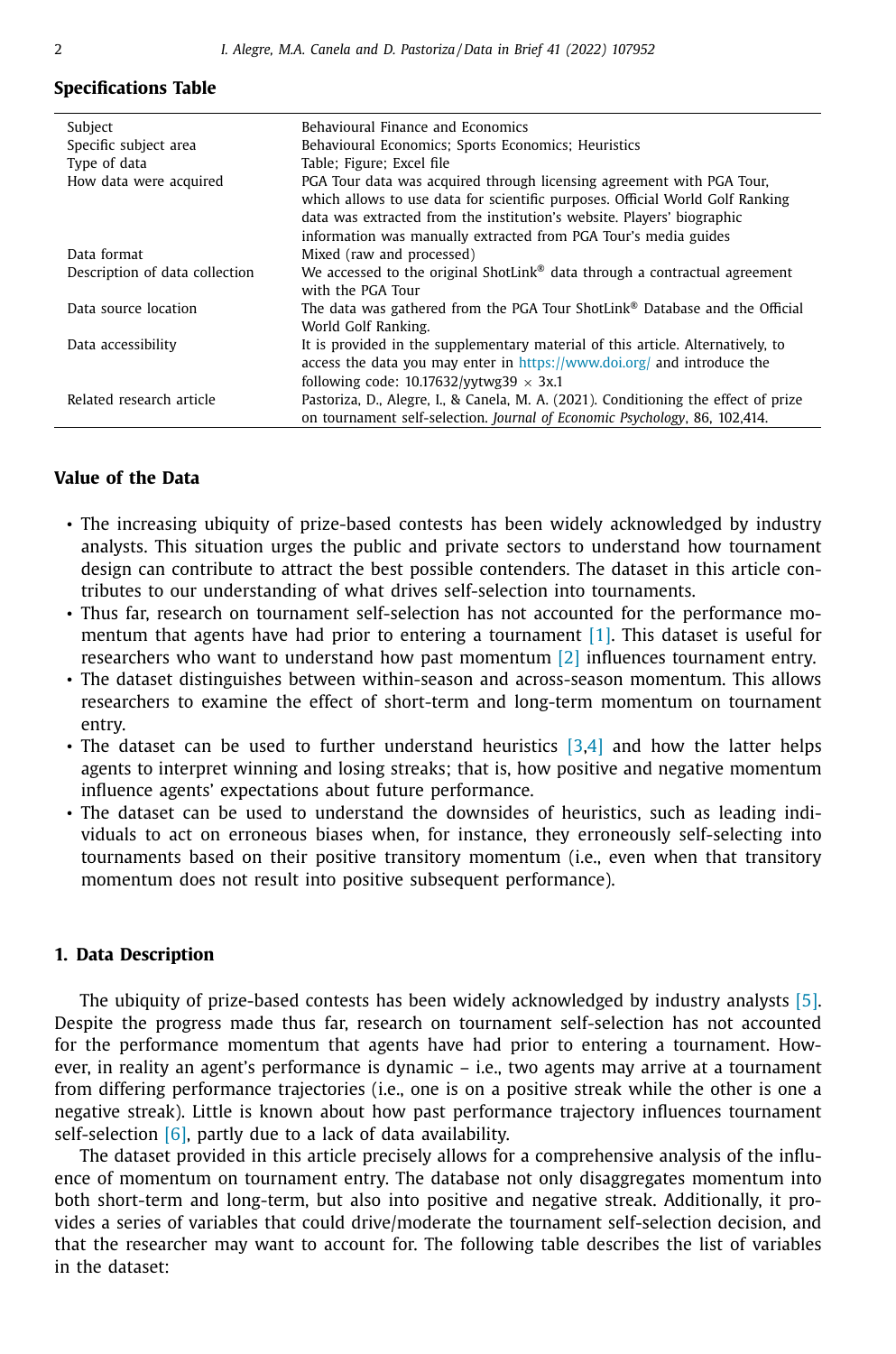### **Table 1**

Description of the variables in the dataset.

| Variable                                          | Type               | Description                                                                                                                                                                                                                                                                                                                 |  |  |
|---------------------------------------------------|--------------------|-----------------------------------------------------------------------------------------------------------------------------------------------------------------------------------------------------------------------------------------------------------------------------------------------------------------------------|--|--|
| PlayNum <sup>1</sup>                              | Numeric            | Player Identification number                                                                                                                                                                                                                                                                                                |  |  |
| Season<br>TournamentChronologicalOrder            | Numeric<br>Ordinal | Yearly season<br>Chronological order in which the tournaments<br>took place within the season                                                                                                                                                                                                                               |  |  |
| TournamentEntered                                 | Categorical {1; 0} | Binary variable that indicates whether the<br>player entered the tournament. Takes value<br>1 if the player entered the tournament and<br>0 otherwise                                                                                                                                                                       |  |  |
| TournamentPrizeMoney<br>CompetitivenessTournament | Numeric<br>Numeric | Prize of the tournament in US dollars<br>Measure of the aggregated level of ability of<br>the players who entered the tournament. It<br>is calculated using the formula available on<br>the site of the Official World Golf Ranking                                                                                         |  |  |
| InvitationalAlternateTournament                   | Categorical {1; 0} | Takes value equal to 1 when the regular<br>tournament is an alternate or invitational<br>event, which is less prestigious than a<br>regular tournament (0)                                                                                                                                                                  |  |  |
| AbilityRanking                                    | Numeric            | Ability of the player. It is determined by his<br>position in the Official World Golf Ranking                                                                                                                                                                                                                               |  |  |
| CumulativeCareerMoney                             | Numeric            | On-the-course money that the player has<br>accumulated on the PGA Tour tournaments<br>(going back as early as 1983)                                                                                                                                                                                                         |  |  |
| LongInjurySeason                                  | Categorical {1; 0} | Dummy indicating whether the player is<br>injured by the time he enters a tournament                                                                                                                                                                                                                                        |  |  |
| Temperature                                       | Numeric            | Average temperature during the four rounds of<br>the tournament. Meteorological conditions<br>are known for influencing tournament<br>self-selection                                                                                                                                                                        |  |  |
| <b>DistanceHomeTournament</b>                     | Numeric            | Distance (kilometers) between the residence of<br>the player (updated by season) and the<br>tournament.                                                                                                                                                                                                                     |  |  |
| DifferenceDistanceHomeTournament                  | Numeric            | Geographical distance (kilometeres) between<br>the current tournament and the next one                                                                                                                                                                                                                                      |  |  |
| Distance to Losing PGA Card <sup>2</sup>          |                    |                                                                                                                                                                                                                                                                                                                             |  |  |
| ExemptNextSeason                                  | Categorical {1; 0} | Takes value equal to 1 if the player won a<br>tournament in the current season, which<br>grants him exempt status for next season<br>(i.e., right to enter PGA Tour tournaments<br>next season)                                                                                                                             |  |  |
| PercentageMoneyLeft                               | Numeric            | Percentage of the current season's total prize<br>money that remains to be allocated. The<br>lower the percentage remaining, the higher<br>the competitive pressure                                                                                                                                                         |  |  |
| DistanceLosingCard                                | Numeric            | Ranks distance (in the season's cumulative<br>money ranking) between his current<br>position and player #125 (i.e., last rank to<br>keep the card). A value of $-9 (+9)$ means<br>that he is 9 ranks below (above) the<br>threshold of survival, and thus in a<br>provisional dangeours (safe) position to keep<br>the card |  |  |
| Players'Performance Momentum <sup>3</sup>         |                    |                                                                                                                                                                                                                                                                                                                             |  |  |
| PositiveMomentum_MadeCut                          | Numeric            | Number of consecutive made cuts <sup>4</sup> that the<br>player has been able to string together in<br>the tournaments recently entered within the<br>season                                                                                                                                                                |  |  |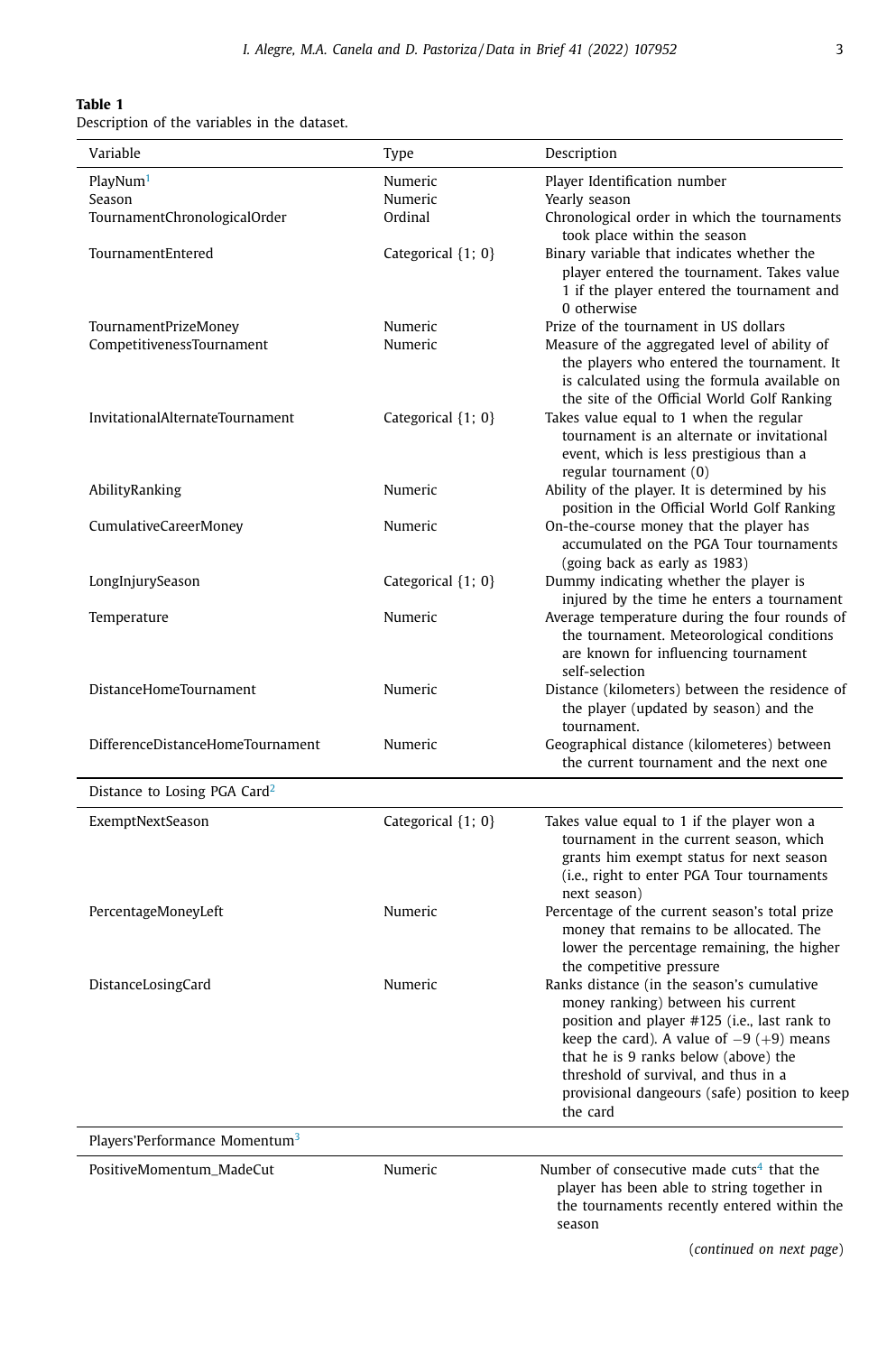#### **Table 1** (*continued*)

| Variable                       | Type           | Description                                                                                                                                                                                                                                                                                                                                            |
|--------------------------------|----------------|--------------------------------------------------------------------------------------------------------------------------------------------------------------------------------------------------------------------------------------------------------------------------------------------------------------------------------------------------------|
| NegativeMomentum_madecut       | <b>Numeric</b> | Number of consecutive missed cuts that the<br>player strung in the tournaments recently<br>entered within the season                                                                                                                                                                                                                                   |
| PositiveAcrossSeasonStreak cut | Numeric        | Number of consecutive made cuts that the<br>player strung in the same tournament (e.g.,<br>U.S. Open) in the seasons prior to the<br>present season. A tournament non-entry<br>does not break the positive across-period<br>momentum, but an entry with negative<br>performance ( <i>i.e.</i> , not making the cut) does                               |
| NegativeAcrossSeasonStreak_cut | <b>Numeric</b> | Number of consecutive missed cuts that the<br>player strung in the same tournament (e.g.,<br>U.S. Open) in the seasons prior to the<br>present season. A tournament non-entry<br>does not break the negative across-period<br>trajectory. When the player makes the cut in<br>that tournament, the negative across-period<br>trajectory resets to zero |

<sup>1</sup> With the PlayNum, the researcher can identify the player's name on PGA Tour's website.

<sup>2</sup> This ensemble of three variables allow to capture a player's distance to losing his PGA Card license (i.e., right to play in the PGA Tour the next season) and how that may affect his current tournament self-selection strategy.

<sup>3</sup> This ensemble of four variables allow to capture a player's short-term and long-term performance trajectory.

<sup>4</sup> PGA Tour tournaments consist of four rounds. Of all players entering the tournament, only the half with the lowest cumulative strokes after two rounds "make the cut," advancing to the final two rounds. Players who do not "make the cut" receive no prize.



**Fig. 1.** Frequency of positive within-season momentum.

Figs. 1–3, and [4](#page-5-0) below provide describe the momentum variables; specifically, what is the number of observations in the dataset for each streak length. For instance, Fig. 1, which reflects the frequency of positive within-season momentum, shows that there are less than 1000 cases in the sample in which the player had positive within-season streak length equal to 0, a number that increases to over 3000 cases in which the player had a positive within-season streak length equal to 1 (i.e., by the time the player entered a tournament, he had accumulated one consecutive made cut in the previous tournament entered). Similarly, [Fig.](#page-5-0) 4 shows that there are approximately 2000 cases in which the player had a negative across-season streak length equal to 2 (i.e., two consecutive non-made cuts in the same tournament in the same tournament in the seasons prior to the present season).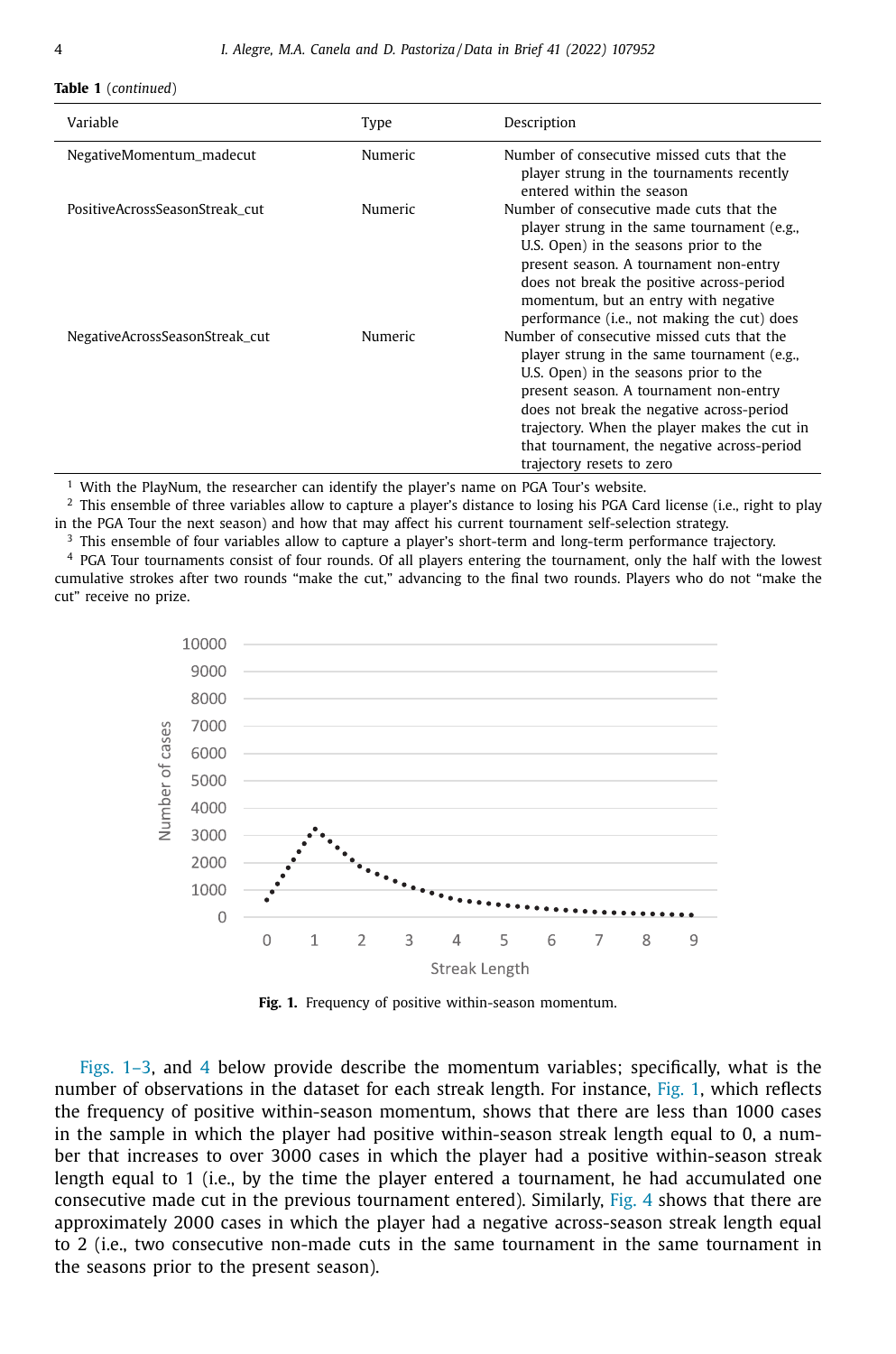



**Fig. 3.** Frequency of positive across-season momentum.

The dataset is restricted to players who have full-exempt status<sup>1</sup> during a given season. The dataset excludes non-fully exempt players because the latter often merely fill the available spots in a tournament, and thus they cannot plan in which tournaments they will compete. In other words, only exempt players can be strategic about the tournaments they enter. By focusing on individuals who can self-select into all PGA tournaments, we avoid the problem of confounding the sorting effect with the tournament incentive effect [\[7\].](#page-7-0)

The dataset is restricted to regular tournaments. Non-regular tournaments (i.e., four Major Championships and three World Golf Championships) are excluded because, even though they are part of the PGA Tour schedule, they are the most prestigious and financially rewarding tournaments – i.e., any player who is eligible to enter those tournaments will enter, and as a result there is no self-selection decision. Additionally, non-regular tournaments are excluded because

 $<sup>1</sup>$  Approximately 150 players enter each PGA Tour tournament. However, every season there are 250 players per season</sup> who own a PGA Tour card, which gives them the right to enter its tournaments. Since there are fewer spots available (150 players) than PGA Tour cards (250 players), each season the PGA Tour creates a ranking that determines who has priority to enter the tournaments. At the top of that ranking are the fully exempt players, who can enter any tournament of their choice.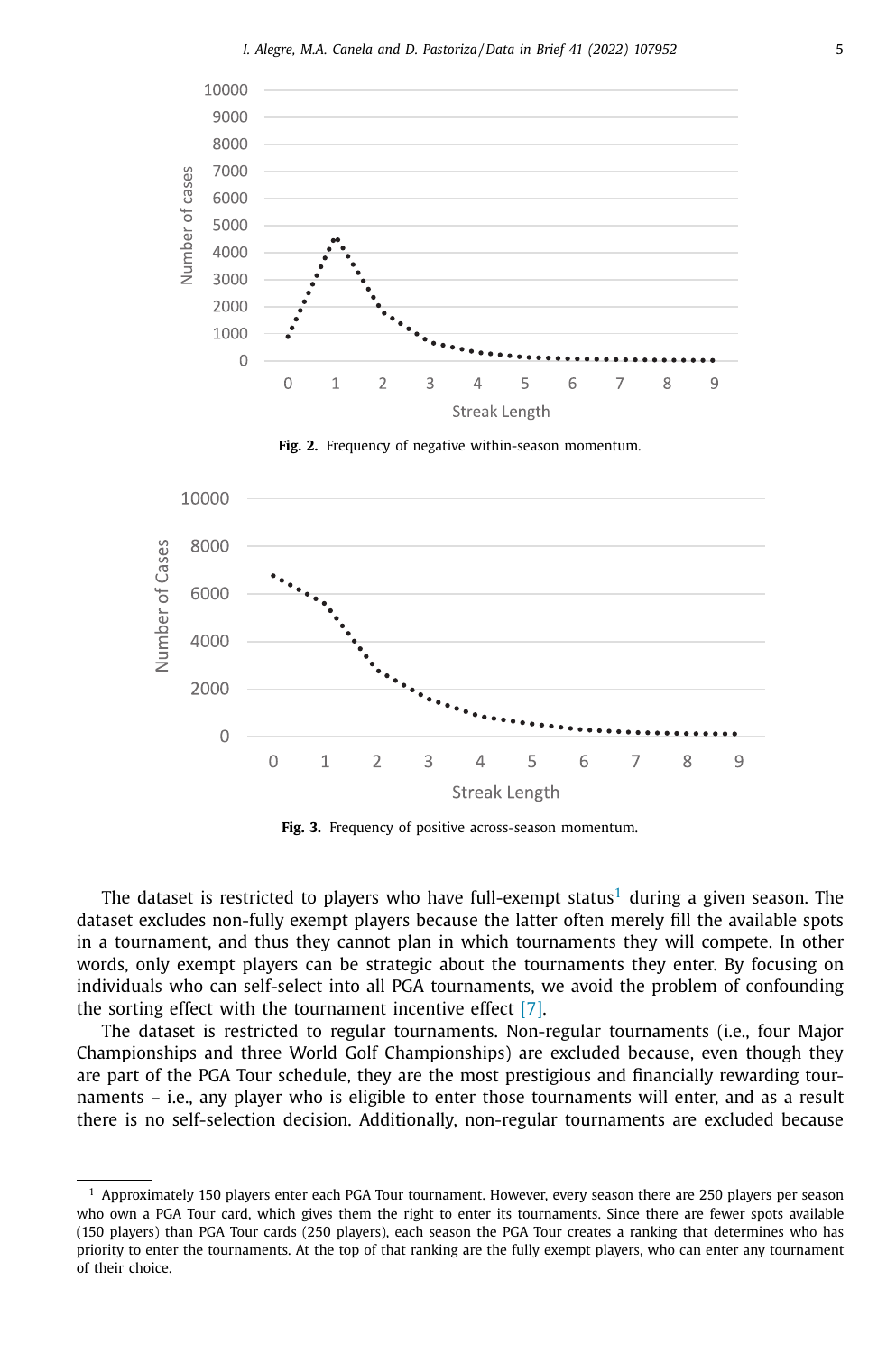<span id="page-5-0"></span>

**Fig. 4.** Frequency of negative across-season momentum.

#### **Table 2**

Descriptive statistics of the variables.

| Variable                                | Mean     | S.D.   | Min      | Max   |
|-----------------------------------------|----------|--------|----------|-------|
| TournamentEntered                       | 0.57     | 0.49   | $\Omega$ |       |
| TournamentPrizeMoney $\frac{1}{2}$      | 3.44     | 1.47   |          | 8.19  |
| CompetitivenessTournament               | 317.23   | 162.77 | 20       | 810   |
| InvitationalAlternateTournament         | 0.24     | 0.43   | $\Omega$ |       |
| AbilityRanking                          | 89.38    | 42.72  |          | 167   |
| CumulativeCareerMoney $\frac{1}{2}$     | 6.15     | 5.83   | $\Omega$ | 69.87 |
| LongInjurySeason                        | 0.02     | 0.15   | $\Omega$ |       |
| Temperature                             | 67.99    | 9.09   | 44.20    | 91    |
| DistanceHomeTournament $\Phi$           | 1.91     | 1.33   | 0.01     | 8.18  |
| DifferenceDistanceHomeTournament $\Phi$ | $-0.01$  | 1.47   | $-4.77$  | 7.52  |
| ExemptNextSeason                        | 0.33     | 0.47   | 0        |       |
| PercentageMoneyLeft                     | 0.51     | 0.28   | $\Omega$ | 0.97  |
| DistanceLosingCard                      | $-31.77$ | 67.29  | $-124$   | 253   |
| PositiveMomentum MadeCut                | 1.86     | 2.72   | $\Omega$ | 26    |
| NegativeMomentum_madecut                | 0.69     | 1.37   | $\Omega$ | 23    |
| PositiveAcrossSeasonStreak cut          | 1.34     | 1.93   | $\Omega$ | 17    |
| NegativeAcrossSeasonStreak_cut          | 0.53     | 0.91   | $\Omega$ | 13    |

<sup>ɸ</sup> Expressed in millions of dollars.

- Expressed in thousands of kilometers.

each of them has a unique entry criteria, and therefore not even the fully exempt players are necessarily exempt.

Our observations start in 1996, since prior to that season it is not possible to identify which players were fully exempt. Our observations end in the 2006 season because in the 2007 season the PGA Tour introduced the FedEx Cup, which is a season-long points contest whereby players who accumulate enough points throughout the season can qualify for a playoff contest in which they compete for more than \$30 million. Naturally, with such a strong monetary incentive, the FedEx Cup could modify players' tournament entry decisions, adding noise to our data.

On Table 2 below you can see the descriptive statistics of the variables in the dataset.

### **2. Experimental Design, Materials and Methods**

Our dataset was computed from two databases. First, we retrieved and computed several tournament-level variables (e.g., tournament entry) from the ShotLink® database, which provides detailed tournament-level information on players' scoring in every tournament, the full access to the ShotLink® database was granted by the PGA Tour via a contractual agreement. This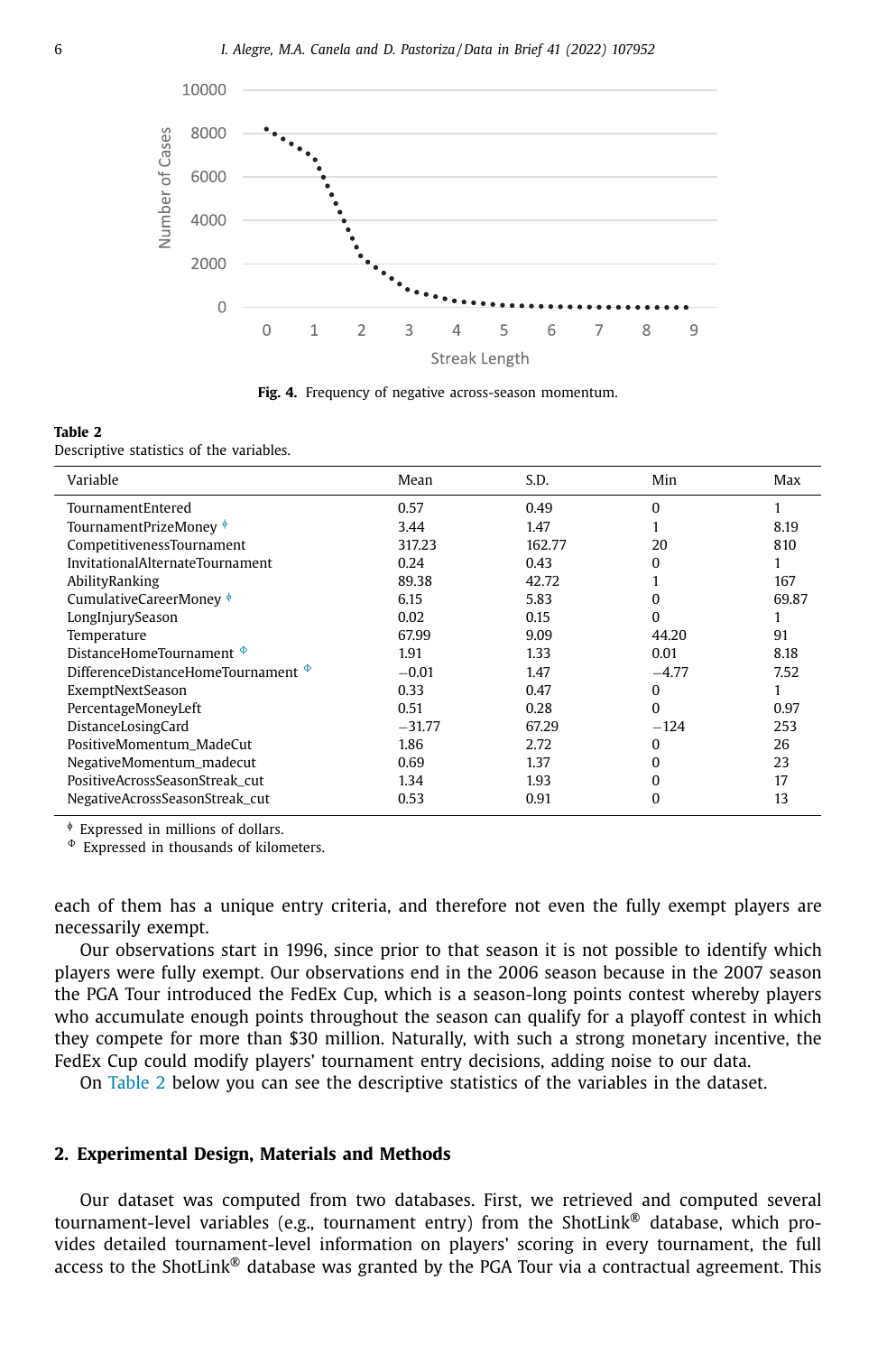database allows to trace the cumulative tournament performance of every player at every PGA Tour tournament since 1983. Based on the database information, we coded and created the four performance momentum variables (i.e., positive within-season, negative within-season, positive across-seasons, and negative across-seasons), along with the chronological order of the tournament in the season, whether the player entered the tournament, the tournament prize money, player's cumulative career money, and the player's distance to losing the PGA Tour card. The second database was that of the Official World Golf Ranking database, which provides a measure of players' ability. This second database was obtained directly from the Official World Golf Ranking, which allowed us to calculate the competitiveness of each tournament (i.e., strength of the field of players entering the tournament).

The other variables were retrieved from three different sources. First, the player's health condition (i.e., injuries) and his residence were manually retrieved from PGA TOUR's Media Guides, booklets that the PGA Tour produces for the media containing players' biographic information updated every season. Second, tournaments meteorological conditions were manually retrieved from the site Weather Underground. Third, after identifying the coordinates (i.e., altitude and latitude) of each tournament and the coordinates of each player's residence (updated every season), we computed the distance between locations with the Haversine formula, which is commonly used to calculate the distance between points on the surface of a sphere.

A word of caution is due for those researchers who are unfamiliar with the PGA Tour. Since golfers are independent contractors, they can reject to enter tournaments amongst other reasons because the prize money is not high enough, the distance between their home and the tournament venues is long, or they consider the tournament not to be prestigious enough. As a result, players do not enter in all the tournaments of the season; rather, they plan the tournaments they will enter in the season, often based on their assessment of how their golfing skills fit the attributes of the golf course or when the tournament is placed in the calendar of the season.

### **Ethics Statement**

The present study did not involve any experiment using human subjects or animals. Thanks to the contractual agreement with the PGA Tour, the latter allows the authors to publish data computed from the ShotLink Database if the publication is in an academic, peer-reviewed journal.

### **Declaration of Competing Interest**

The authors declare that they have no known competing financial interests or personal relationships which have or could be perceived to have influenced the work reported in this article.

# **CRediT Author Statement**

**Inés Alegre:** Conceptualization, Data curation, Writing – original draft; **Miguel A. Canela:** Methodology, Software; **David Pastoriza:** Conceptualization, Data curation, Writing – original draft.

### **Acknowledgments**

We thank the PGA Tour for providing us access to ShotLink<sup>®</sup> data. We are grateful to David Emond (Delta Statistique) for his coding.